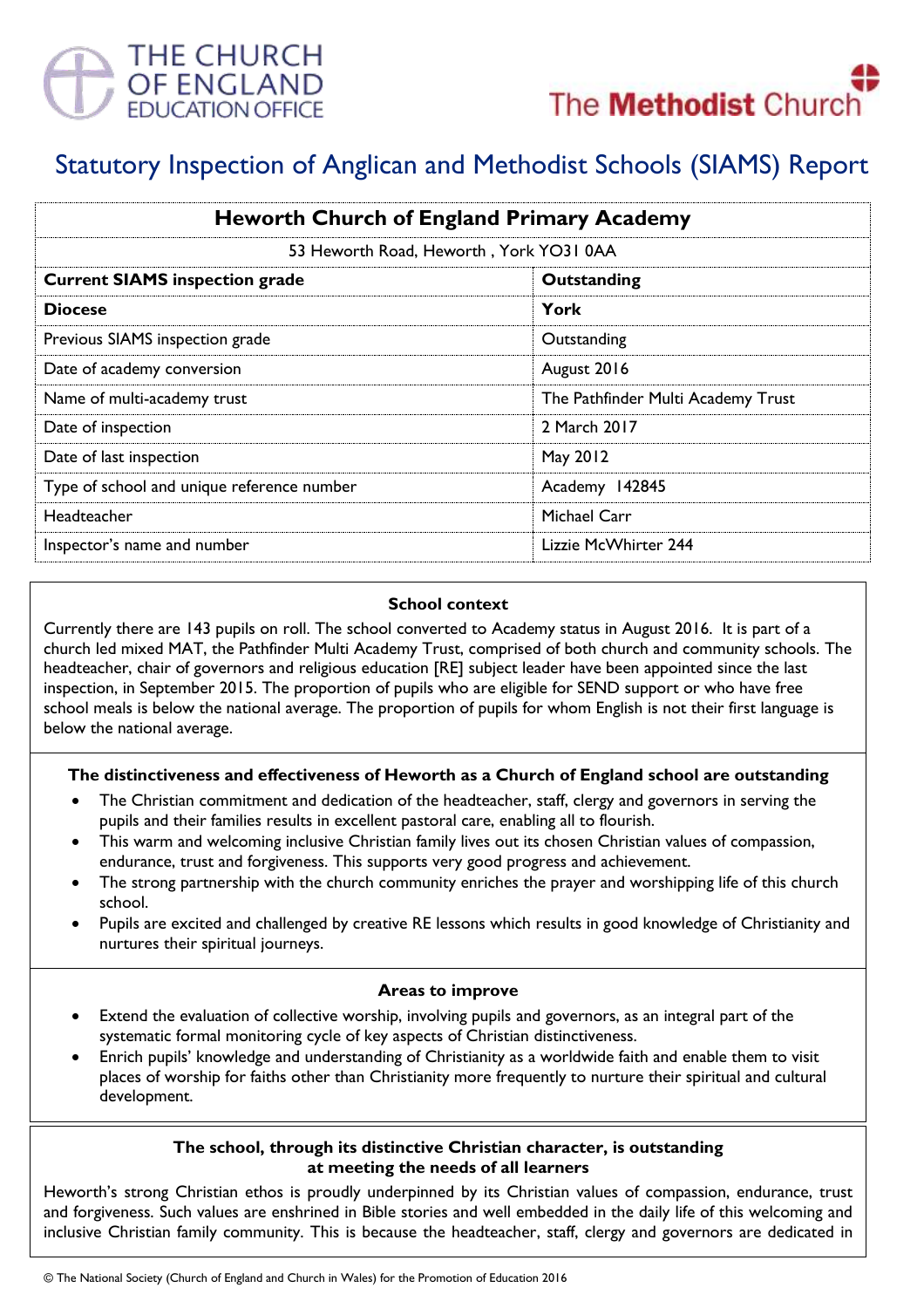their vision and mission to help each child to flourish. Within this nurturing Christian environment, Christianity is celebrated and there is a commitment to enrich the lives of young people with a passion for teaching and learning. Relationships and behaviour are excellent. The school attributes this to the trust which is built up with parents and children as well as the compassion which is shown. This is especially true for vulnerable pupils, those with special educational needs and those who need extra support on life's journey. An excellent example is the work of the family liaison officer who, as an integral member of the team, goes 'the extra mile' in reaching out to parents. This includes regular drop-ins at the public house across the road as well as providing newsletters, signposting parents to helpful organisations in the city. Such reassurance and exemplary pastoral care and concern results in high achievement for all groups of pupils. Progress and attainment for reading, writing and mathematics is well above local averages at Key Stage 1 and above national averages for Key Stage 2, which has been the trend for the last three years. All achievement and successes are celebrated as an integral part of the flourish curriculum. Music and sport are both strengths of the school, with many pupils singing in the choir or playing instruments and both the boys' and girls' football teams enjoy sporting successes. Pupils are actively encouraged to show compassion for others less fortunate than themselves. For example, in global links week pupils heard about ' School in a bag', providing much needed items for children in Nepal as a focus for their own fundraising Pupils are increasingly aware of cultures and communities which are diversely different from their own through RE and worship . For example, pupils say, 'Christians can learn from one another. God wants everybody to try and live in peace, try and help and live out compassion, like the 'Good Samaritan'. However, the school has already identified the need to deepen awareness of Christianity as a worldwide faith, enriching pupils' spiritual lives.

## **The impact of collective worship on the school community is outstanding**

The collective worship team are now in place, as a direct response to pupil surveys and lead the whole school community in call and response weekly. They are growing in their Christian understanding of The Holy Trinity as an important part of their daily worship. They explain, that 'as well as being a church down the road, it is another word. God is made of three people, the Father, Son and Holy Spirit.' They speak of the different sides to Jesus and how you can be both 'a sister and a cousin'. They cite the Holy Spirit as 'not as noticeable, but the one who helps us in worship'. The collective worship team can portray the story of The Good Samaritan in one minute, encouraging all to think how to be good Samaritans today, showing compassion and raising money for the' School in a Bag' charity. Pupils reflect on 'those you least expect showing compassion and being your neighbour'. This prompts prayer about those less fortunate than themselves and those not have clean water. They enjoy using the prayer, written especially for the school by the Archbishop of York on his summer pilgrimage, which includes the school's values, such as compassion. Class reflection areas are very well used to nurture pupils' spiritual development, such as a foodbank of compassion prayers. Some pupils pray at home every night, for 'what I am thankful for and worried about', saying, 'God's always there for me wherever I go.' The school has already identified enabling pupils to lead worship more frequently to enrich their experience of worship as pupils say they like taking charge. In addition, they acknowledge the need for more formal monitoring and evaluation of worship by governors as part of the systematic cycle of monitoring key aspects of Christian distinctiveness. All staff are involved in worship and parents too value the services at Holy Trinity, as the 'church is so inclusive'. Pupils value local clergy and church groups leading worship which enriches Heworth's worshipping life.

# **The effectiveness of the religious education is outstanding**

Creative and engaging RE lessons are now a hallmark at Heworth Primary, with pupils demonstrating a good level of religious literacy. For example, they can relate the Christian story of incarnation and salvation very well. This includes explaining Ascension and Pentecost in their own words, saying 'Jesus sent down the Holy Spirit on the day we call Pentecost.' Pupils also said they learn about being 'called Anglican' in recent RE lessons. Creative lessons are consistently good and often outstanding. Pupils enjoy, are excited by and challenged by RE. For example, Year 4 and 5 look at the Bible, carefully reading the text to see how key verses in Genesis provide evidence to answer questions such as, 'Who does the world belong to?' and 'What does the Bible say?' They reflect on the Garden of Eden prompting some to say, 'Why did you let Adam and Eve stay there and destroy it?' and 'If God made man in his image, what image did he make the animals from?' Year R and Year I can focus on listening to and acting out the creation story. Whilst Year 1 make their own books about creation, younger pupils are challenged to order the days of creation or create their own creation books. They are encouraged to start from scratch with a blank template just as God did. Effective tracking and assessment is in place. Pupils know how to improve in their work, with 'a sheet at the front of the books so we know what level we are in RE'. This is because each child's progress is matched against targets at the front of their RE books in their RE learning ladder. As a result, progress and attainment in RE is often higher than in the other core subjects at Heworth. Termly monitoring takes place with the support of the link foundation governor for RE. The school has already recognised that moderating work with other church primary schools is a supportive way forward to consistently share good practice. The RE subject